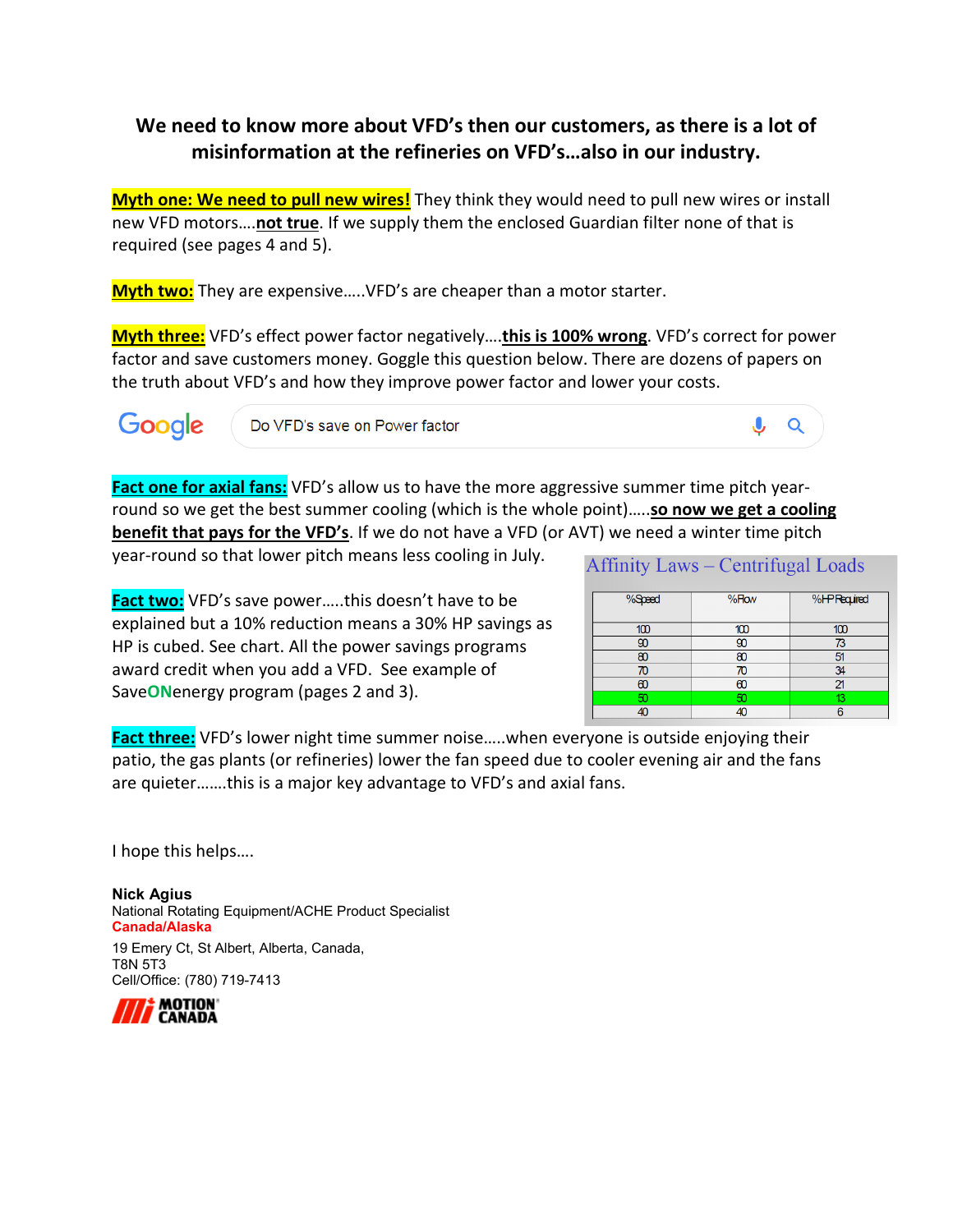



Variable Frequency Drive Eligible Measures Worksheet

System must operate a minimum of 2,000 hours per year to be eligible for Participant Incentives. Energy efficiency solutions, including those considered in this worksheet, can be complex. This worksheet does not endorse the design, engineering and installation completed for each particular component. Applicant's should consult with manufacturer of equipment, before modifying their system, to verify compatability.

**Note:** New construction or major renovation projects which are eligible under the **save**ON**energy** High Performance New Construction Program are not eligible under the **save**ON**energy** RETROFIT Program.

### **INSTRUCTIONS:**

In order to calculate the Participant Incentive amount, enter the number of variable frequency drives (VFD) to be installed in the *'* **Quantity'** row. Based on the size of the motor on which the variable frequency drives will be installed on, determine the Participant Incentive per variable frequency drive and enter this amount in the **'Participant Incentive (\$/VFD)'** row. The '**Total participant Incentive'** row will automatically populate based on this information. The '**Required Information***'* must also be completed for each unit. The sum of the **'Total Participant Incentive'** amounts will be automatically populated in the **'TOTAL PARTICIPANT INCENTIVE REQUESTED'** field at the bottom of the worksheet. For more than six variable frequency drive sizes, please use an additional copy of this worksheet.

In order to receive your Participant Incentive payment, invoices showing proof of payment must be submitted to your LDC. It is recommended that you provide manufacturer technical specification sheets demonstrating that the equipment meets the program requirements. You may be required to provide additional information in connection with your Project in order for your Applicationto be approved.

| Variable Frequency Drive (VFD) Incentives    |      |      |       |       |       |       |       |       |         |    |                 |         |         |         |         |         |
|----------------------------------------------|------|------|-------|-------|-------|-------|-------|-------|---------|----|-----------------|---------|---------|---------|---------|---------|
|                                              |      |      |       |       |       |       |       |       |         |    |                 |         |         |         |         |         |
| Motor Size on which VFD is<br>installed (HP) |      | 1.5  |       | о     |       | 7.5   | 10    | 15    | 20      | 25 | 30              | 40      | 50      | 60      | 75      | 100     |
| Participant Incentive<br>(\$/VFD)            | \$50 | \$80 | \$105 | \$160 | \$265 | \$400 | \$535 | \$805 | \$1,070 |    | \$1,340 \$1,610 | \$2,145 | \$2,565 | \$3,220 | \$3,980 | \$4,835 |

| <b>Required Information</b>            | Example    | #1     | #2     | #3     | #4     | #5     | #6     |
|----------------------------------------|------------|--------|--------|--------|--------|--------|--------|
| Reason: "N"=New or "F"=Failed          | N          |        |        |        |        |        |        |
| Location: Building and Room            | North Pump |        |        |        |        |        |        |
| <b>VFD Manufacturer</b>                | ABC        |        |        |        |        |        |        |
| <b>VFD Model Number</b>                | GH553      |        |        |        |        |        |        |
| Motor Size in Horsepower               | 1.5        |        |        |        |        |        |        |
| Motor Speed in RPM                     | 1800       |        |        |        |        |        |        |
| Motor Efficiency                       | 94.20%     |        |        |        |        |        |        |
| Annual Run Hours (actual)              | 5000       |        |        |        |        |        |        |
| Quantity                               |            |        |        |        |        |        |        |
| Participant Incentive (\$/VFD) (Table) | \$80       |        |        |        |        |        |        |
| <b>Total Participant Incentive</b>     | \$80       | \$0.00 | \$0.00 | \$0.00 | \$0.00 | \$0.00 | \$0.00 |

**Note:** The Eligible Measures Lists and Eligible Measures Worksheets are based on assumptions and are subject to change and the incentive amounts do not include HST or other applicable taxes.

**TOTAL PARTICIPANT INCENTIVE REQUESTED: \$0.00**

**Name of Applicant:**

**Company Name:**

**Building Address:**

A mark of the Province of Ontario protected under Canadian trademark law.

Used under sublicence. OMOfficial Mark of the Ontario Power Authority. Used under licence.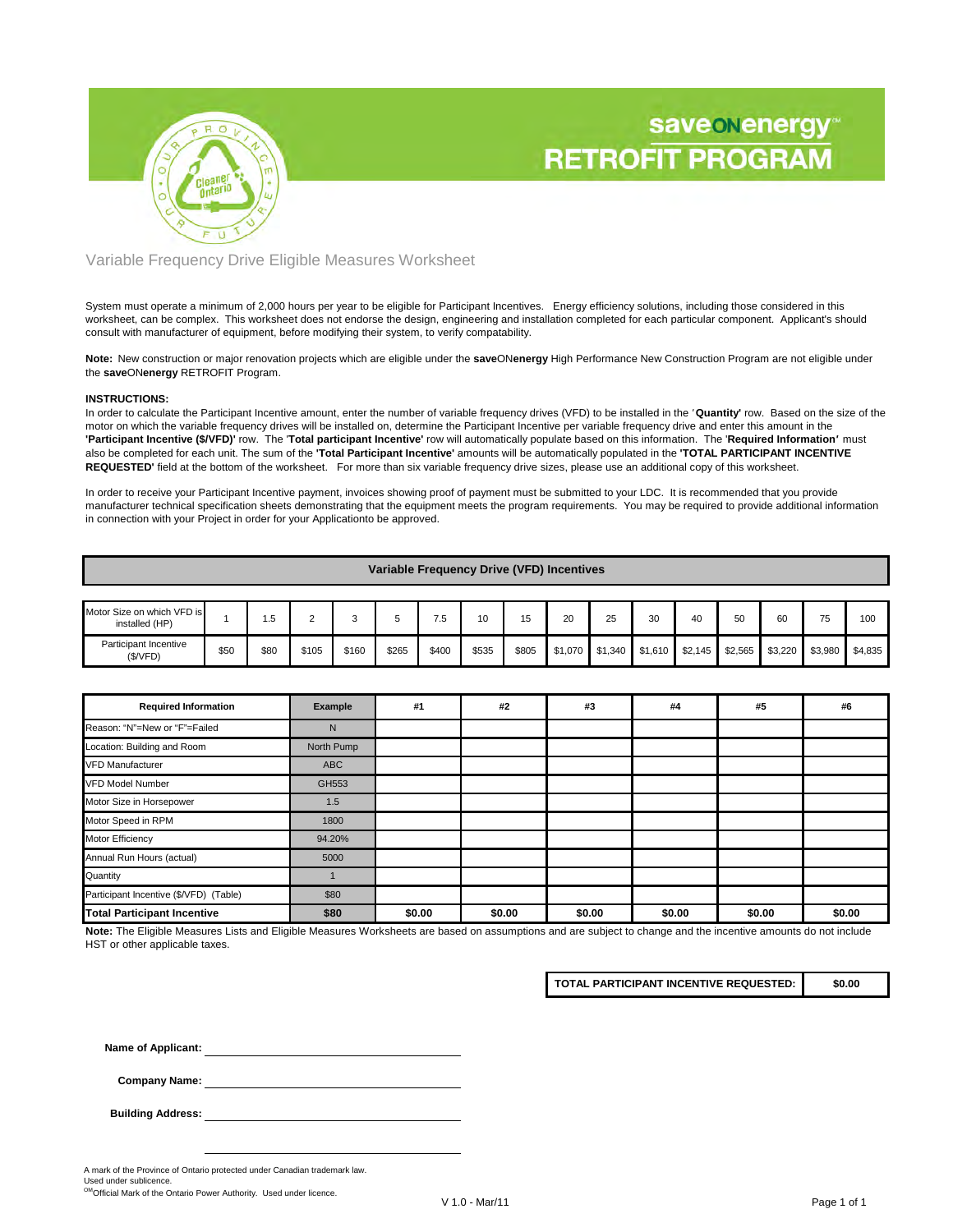



### Synchronous Belt Eligible Measures Worksheet

Systems must operate a minimum of 2,000 hours per year and must replace a V-belt to be eligible for Participant Incentives. Energy efficiency solutions, including those considered in this worksheet, can be complex. This worksheet does not endorse the design, engineering and installation completed for each particular component. Participants should consult with manufacturer of equipment, before modifying their system, to verify compatability.

**Note:** New construction or major renovation projects which are eligible under the **save**ON**energy** High Performance New Construction Program are not eligible under the **save**ON**energy** RETROFIT Program.

#### **INSTRUCTIONS:**

In order to calculate the Participant Incentive amount, enter the number of synchronous belts to be installed in the '**Quantity**' row. Based on the size of the motor on which the synch belt(s) will be installed on, determine the Participant Incentive per synch belt and enter this amount in the **'Participant Incentive (\$/Synchronous Belt)'** row. The '**Total Participant Incentive***'* row will automatically populate based on this information. The '**Required Information**' must also be completed for each unit. The sum of the '**Total Participant Incentive'** amounts will be automatically populated in the *'* **TOTAL PARTICIPANT INCENTIVE REQUESTED'** field at the bottom of the worksheet. For more than six synchronous belt sizes, please use an additional copy of this worksheet.

In order to receive your Participant Incentive payment, invoices showing proof of payment must be submitted to your LDC. It is recommended that you provide manufacturer technical specification sheets demonstrating that the equipment meets the program requirements. You may be required to provide additional information in connection with your Project in order for your Application to be approved.

|  | <b>Synchronous Belt Incentives</b> |  |
|--|------------------------------------|--|
|--|------------------------------------|--|

| Motor Size on which Synchronous<br>Belt is installed (HP) |     | ه.   |      |      |      | .5   |      | 15    | 20    | 25    | 30    | 40    | 50    | 60    | 75    | 100   |
|-----------------------------------------------------------|-----|------|------|------|------|------|------|-------|-------|-------|-------|-------|-------|-------|-------|-------|
| Participant Incentive<br>(\$/Synchronous Belt)            | \$5 | \$10 | \$15 | \$25 | \$40 | \$65 | \$85 | \$130 | \$175 | \$145 | \$200 | \$280 | \$295 | \$340 | \$430 | \$555 |

| <b>Required Information</b>                 | Example    | #1     | #2     | #3     | #4     | #5     | #6     |
|---------------------------------------------|------------|--------|--------|--------|--------|--------|--------|
| Reason: "N"=New or "F"=Failed               | N          |        |        |        |        |        |        |
| Location: Building and Room                 | North Pump |        |        |        |        |        |        |
| Function: Fan, Pump                         | Pump       |        |        |        |        |        |        |
| Synchronous Belt Manufacturer               | <b>ABC</b> |        |        |        |        |        |        |
| Synchronous Belt Model Number               | GH553      |        |        |        |        |        |        |
| Motor Size in Horsepower                    | 5          |        |        |        |        |        |        |
| Motor Speed in RPM                          | 1800       |        |        |        |        |        |        |
| <b>Motor Efficiency</b>                     | 94.20%     |        |        |        |        |        |        |
| Annual Run Hours (actual)                   | 5000       |        |        |        |        |        |        |
| Quantity                                    |            |        |        |        |        |        |        |
| Participant Incentive (\$/Synchronous Belt) | \$40       |        |        |        |        |        |        |
| <b>Total Participant Incentive</b>          | \$40       | \$0.00 | \$0.00 | \$0.00 | \$0.00 | \$0.00 | \$0.00 |

**Note:** The Eligible Measures Lists and Eligible Measures Worksheets are based on assumptions and are subject to change and the incentive amouts do not include HST or other applicable taxes.

**TOTAL PARTICIPANT INCENTIVE REQUESTED:**

**\$0.00**

**Name of Applicant:**

**Company Name:**

**Building Address:**

A mark of the Province of Ontario protected under Canadian trademark law. Used under sublicence.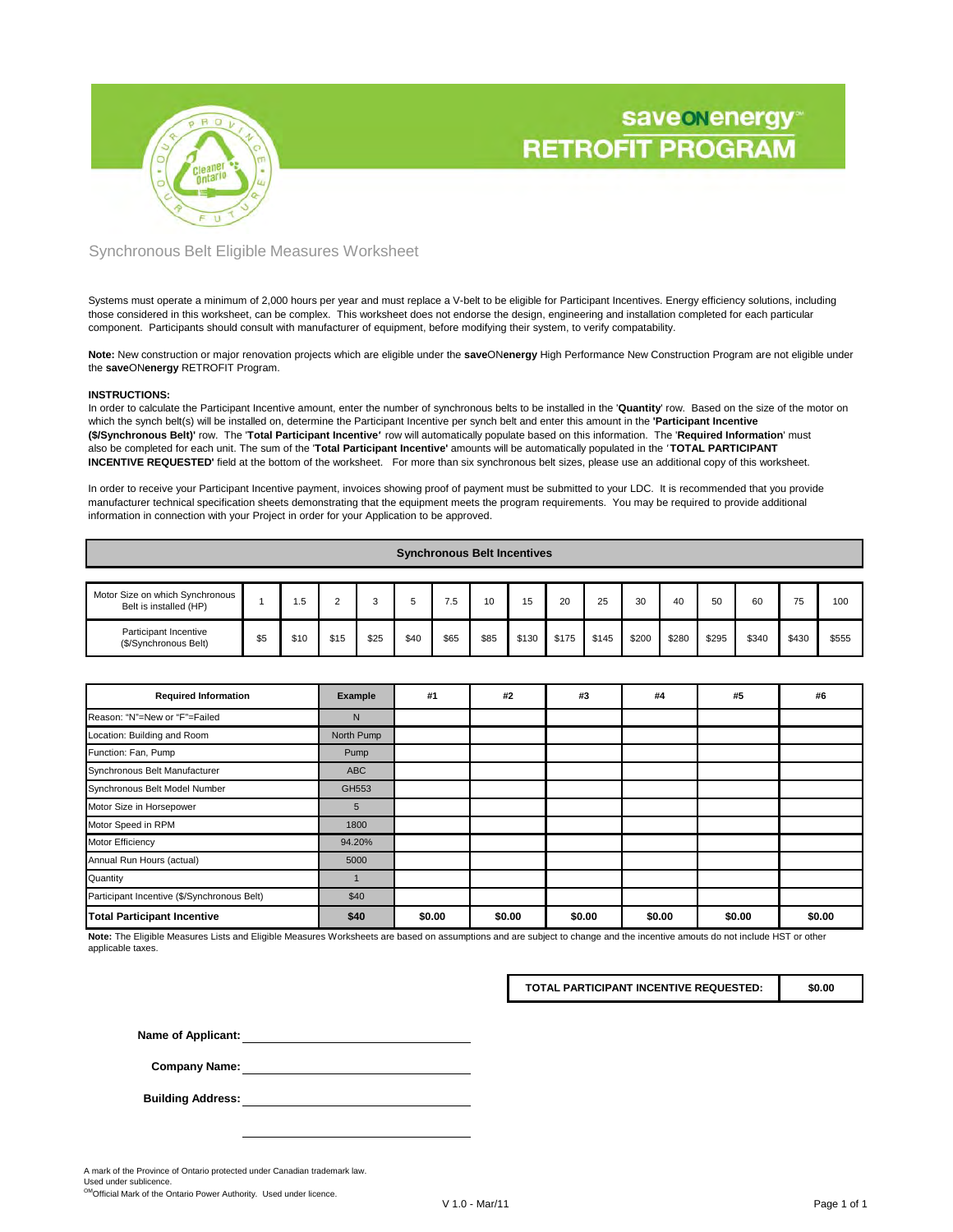## **mtecorp.com**



# **SineWave Guardian**™

Best-in-class SineWave Filter for cleaning PWM waveforms out to 15,000 ft



- **Increases motor life**
- **Easy to integrate, install and service**
- **Operates in high ambient temperatures**
- **High performance and reliability**
- **Three-year warranty**

## **For motor protection, there is nothing better.**

Motor protection and power quality don't have to be a mystery. MTE makes it easy. Case in point: our SineWave Guardian™ Filter. This best-in-class filter delivers unequaled performance in cleaning the PWM waveforms generated by Variable Frequency Drives (VFDs). It virtually eliminates high frequency content and voltage peaks, thereby reducing motor heating to give you extended motor life – and less downtime. The SineWave Guardian also offers incredible reliability and durability. It is more efficient and tolerates higher ambient temperatures, making it ideal for a variety of applications from steel mills to oil fields. Its modular design and smaller footprint make it easier to integrate and install. It all adds up to the best SineWave Filter, and the best value on the market today.